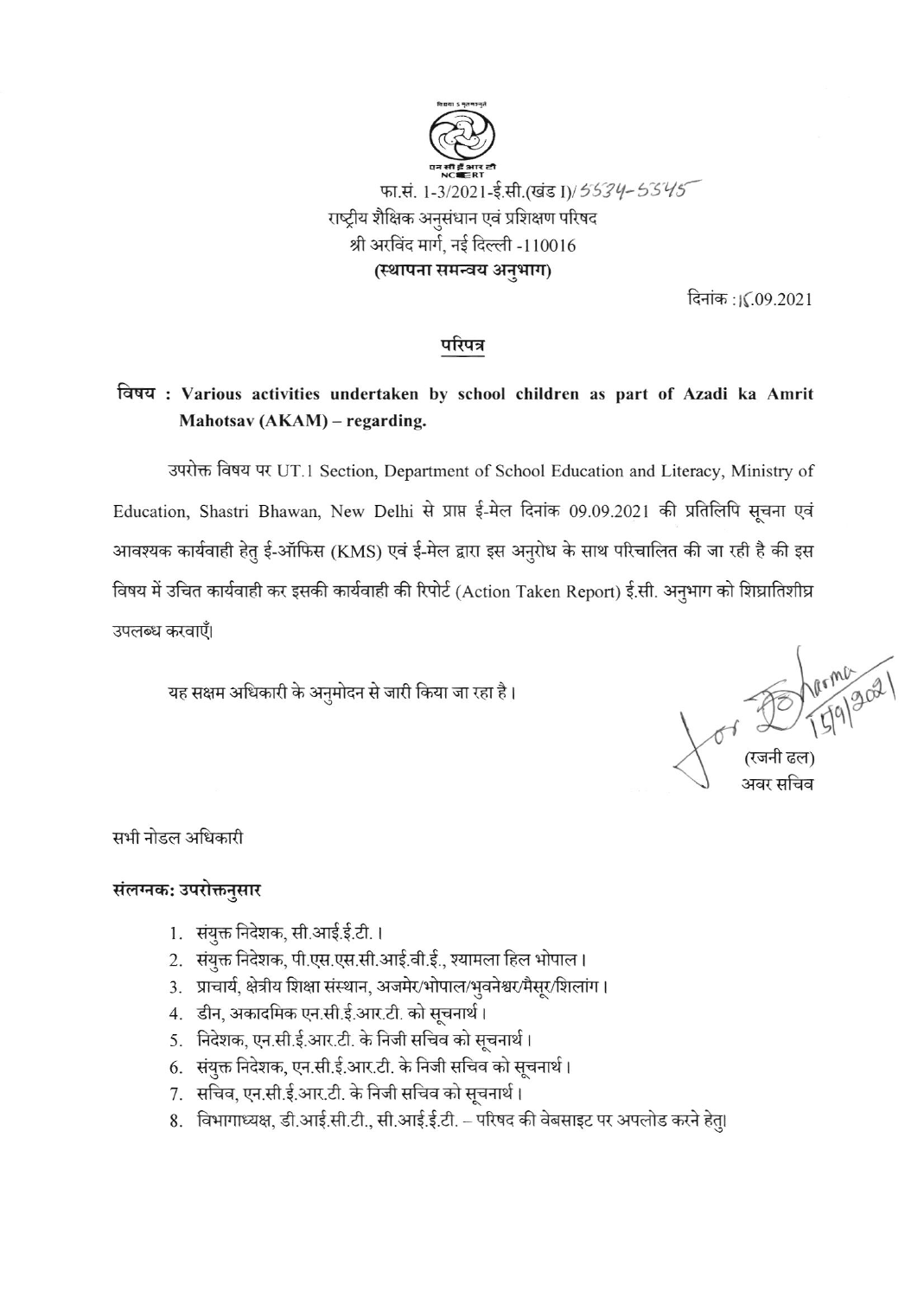#### Email Sridhar Srivastava

1 attachment

Thu, Sep 09,2021 04:55 PM

 $\frac{1}{2}$ 

## \ftrrious activities undertaken by school children as part of Azadi Ka Amrit Mahotsav (AKAM) - reg

#### From : utlsection@yahoo.com

Subject : Various activities undertaken by school children as part of Azadi Ka Amrit Mahotsav (AKAM) - reg

**Cc :** Subhendu Das <subhendudas.edu@nic.in>,

SREEKALA <sp.venugopal@nic.in >

**To :** Manoj Ahuja <chmn-cbse@nic.in>, cm@nios.ac.in, kvs commissioner < kvs.commissioner@gmail.com >, Vinayak Garg <commissioner. nvs@gov. in >, commissionernvs@yahoo.com, directorctsadelhi@gmail.com, Sridhar Srivastava <director.ncert@nic.in>, Sridhar Srivastava <jd, ncert@nic.in>, Anurag Tripathi <secycbse@nic.in>, secretary@nios.ac.in, Gaj Mohan Meena <gmmeena.edu@nic.in>, Kham Ngaih Lun <knlun.edu@nic.in>, Manoj Kumar US MHRD <mkumar.mom@nic.in>, SANTOSH KUMAR SINGH <sk.singh1971@nic.in>, Tribhuwan Singh Rautela <ts.rautela@nic.in>, VIBHUTI NARAIN SHUKLA <vibhutin.shukla@gov. in>, Vinayak Tulshiram Likhar <vinayak.likhar@nic.in >

 $-15$ \* a\

Sir / Ma'am,

PFA a scanned copy of the note dated 07.09.2021 along with D.O. letter No. AS/Culture/AKAM/2021 dated 07.09.2021 received from EE.1 Section for your perusal. 2. It is requested that necessary comments/inputs in this regard may please furnished directly to EE.1 section under intimation to this section by return mail at the earliest.

With regards,

UT.l Section, Department of SE&L, Ministry of Education, Shastri Bhawan,

New Delhi. - Azadi.pdf 7BO KB ?3'  $\frac{1}{\sqrt{2}}$ t <sup>1</sup> o? I  $31^{\circ}$  $\nabla^{\mathfrak{A}}$  o  $21$   $\sqrt{2}$   $\sqrt{6}$  $\sqrt[6]{11}$  $\Rightarrow$   $\sqrt{5}$  $M\overline{C}$ 919  $25$  $S_{1}^{N}$ ,  $31^{011}$  ,  $S_{2}^{N}$  ,  $S_{3}^{N}$  ,  $S_{4}^{N}$  ,  $S_{5}^{N}$  ,  $S_{6}^{N}$  ,  $S_{7}^{N}$  ,  $S_{7}^{N}$  ,  $S_{7}^{N}$  ,  $S_{7}^{N}$  ,  $S_{7}^{N}$  ,  $S_{7}^{N}$  ,  $S_{7}^{N}$  ,  $S_{7}^{N}$  ,  $S_{7}^{N}$  ,  $S_{7}^{N}$  ,  $S_{7}^{N}$  ,  $S_{7}^{$